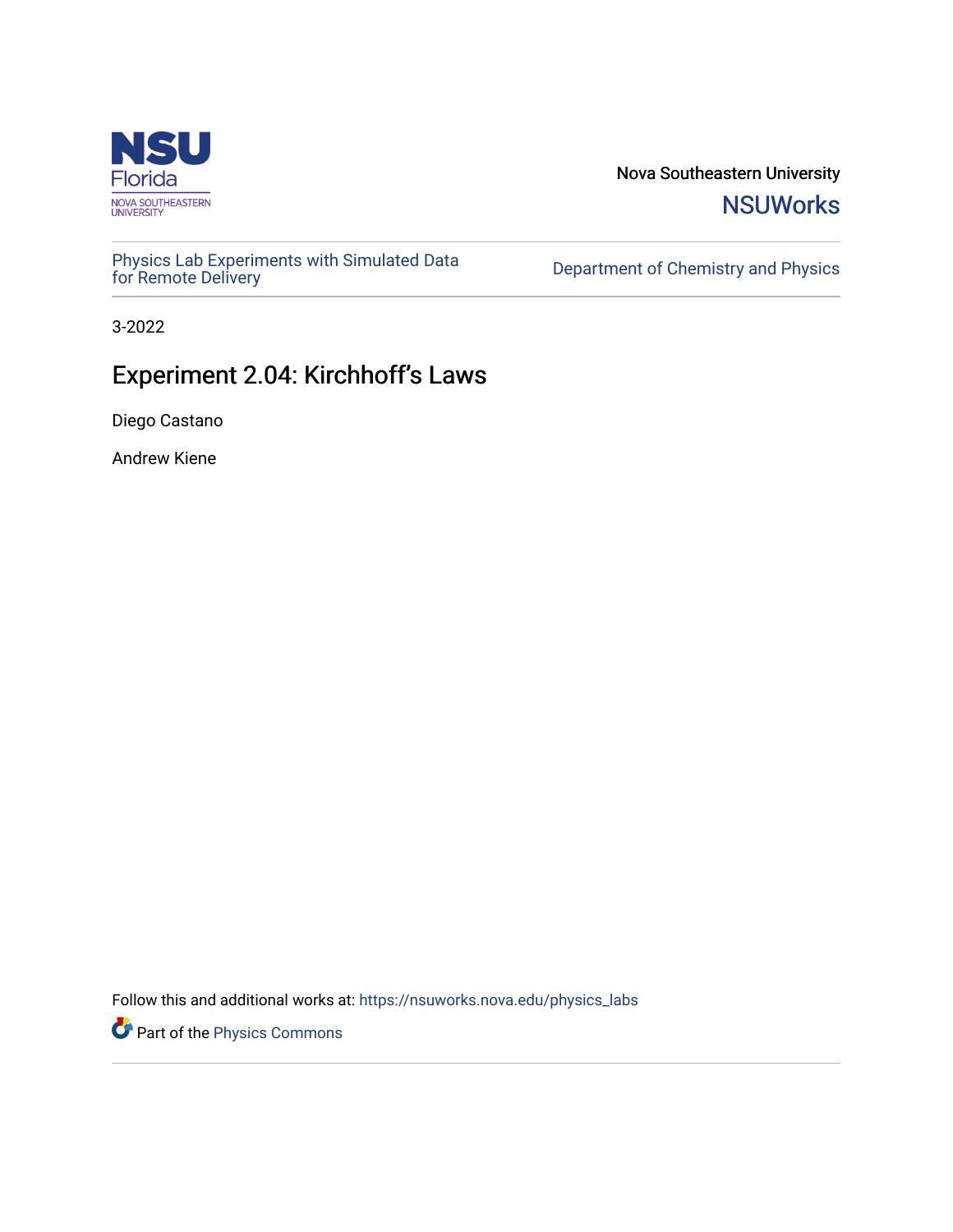# I. EXPERIMENT 2.04: KIRCHHOFF'S LAWS

## A. Abstract

The equivalent resistance of a resistor arrangement that is not reducible by series and parallel analysis is determined experimentally. Some of the measurements are compared to results based on Kirchhoff's method.

## B. Formulas

KVL: 
$$
\sum_{\text{loop}} \Delta V = 0 \tag{1}
$$

KCL: 
$$
\sum I_{\text{in}} = \sum I_{\text{out}}
$$
 at junctions (2)

Resistor color codes:

| $_{\rm color}$ | no. |
|----------------|-----|
| black          | 0   |
| brown          | 1   |
| red            | 2   |
| orange         | 3   |
| yellow         | 4   |
| green          | 5   |
| blue           | 6   |
| violet         | 7   |
| gray           | 8   |
| $\rm white$    | g   |

$$
R = (10c_1 + c_2) \times 10^{c_3}
$$

where  $(c_1 c_2 c_3)$  represents the resistor's 3-color bands and R is the value of the resistance in Ohms.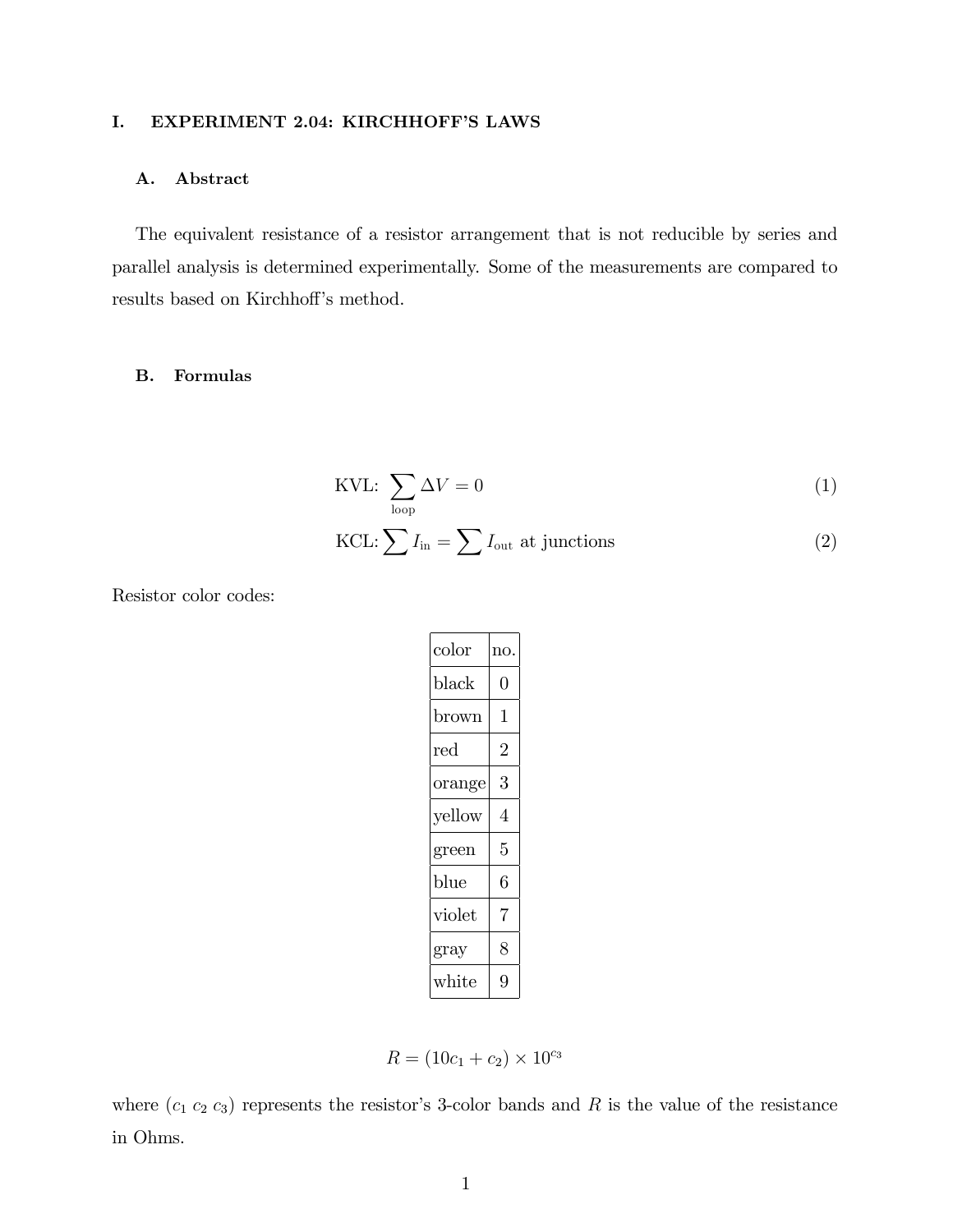#### C. Description and Background

While Ohm's Law can be used to derive straightforward equations to calculate the resistance, potential, and current of simple series and parallel arrangements, what happens when a resistor is both in series and parallel at the same time?

This experiment investigates a complex arrangement of resistors using two laws first studied by Gustav Kirchhoff in 1845:

The Loop Rule: The algebraic sum of changes in potential around any closed loop in a circuit must be zero. In other words, if you start at some potential, then walk around a closed loop, you must be back where you started at the end of the loop (the change will be zero)

$$
\sum_{\text{loop}} \Delta V = 0
$$

The Junction Rule: The sum of all currents entering a junction must equal the sum of all currents leaving the junction. What goes in must come out

$$
\sum I_{\rm in} = \sum I_{\rm out}
$$

Combined, Kirchhoff's Laws can be used to write a system of equations that will allow you to solve for each of the unknown quantities in the circuit.

In the schematic shown in Figure 1, five resistors are arranged in an intertwined configuration. Different currents flow in each branch of the circuit and are labeled as such. Including the current, I, which flows into and out of the arrangement, this results in six different currents that must be determined.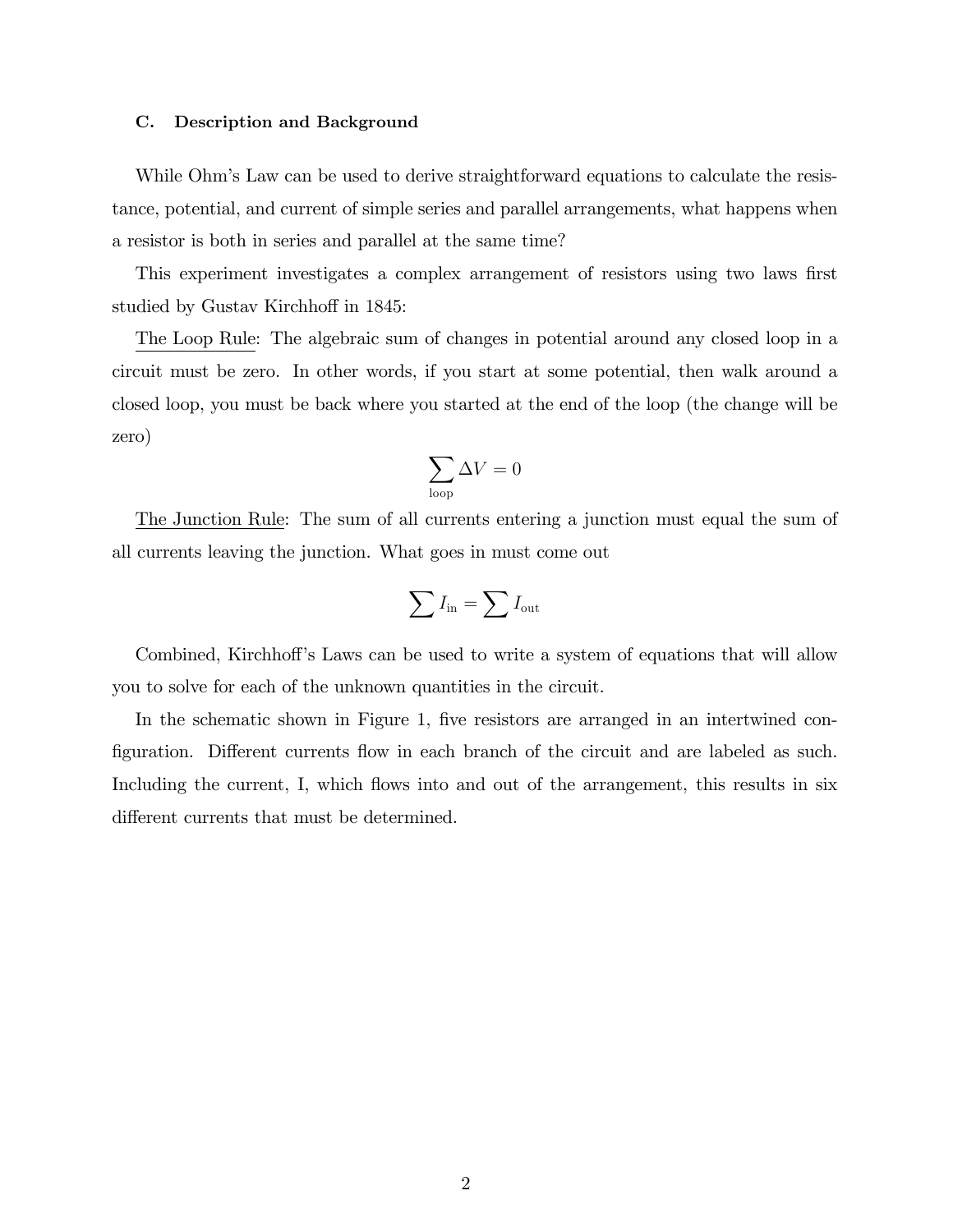## D. Procedure

- 1. Measure and record the resistances of the Öve resistors used using the ohmmeter. See Appendix I at the end of this document for important instructions on the use of multimeters.
- 2. Measure the resistance  $(R_{\text{Ohmmeter}})$  of the resistor arrangement using the ohmmeter.
- 3. Set up the circuit on the circuit board according to the diagrams that follow on the next page.
- 4. Measure the terminal voltage of the battery when connected to the resistor arrangement, and record this as the emf.
- 5. Measure the currents,  $I_1, I_2, I_3, I_4, I_5$ , identified in Fig. 1.

1. Figures



FIG. 1. Circuit used in the experiment.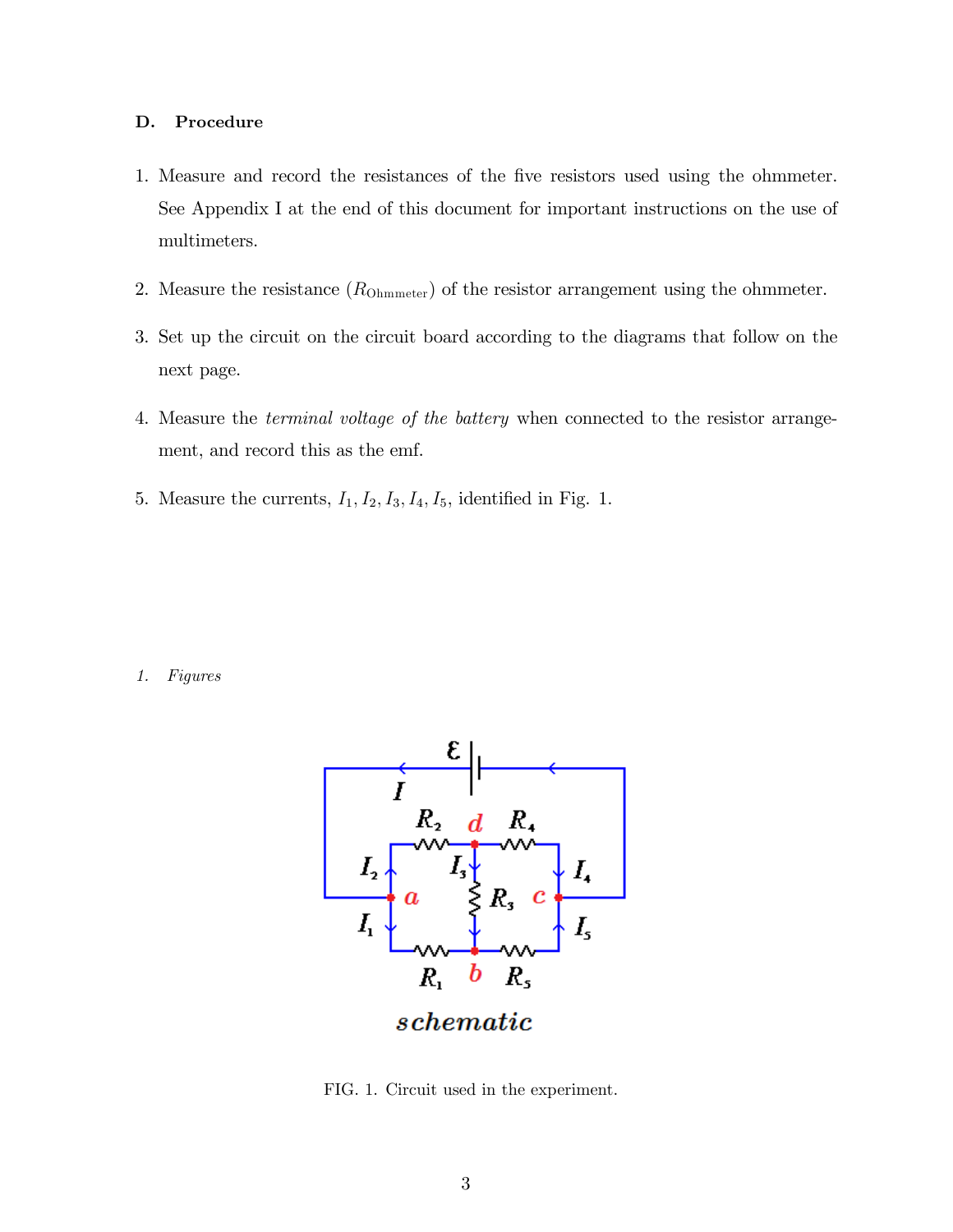

spring board

 $be a a *db* a *rr* d$ 

FIG. 2. Kirchhoff's Laws Arrangement



FIG. 3. Kirchhoff's Laws: Di-Binding-Post Blocks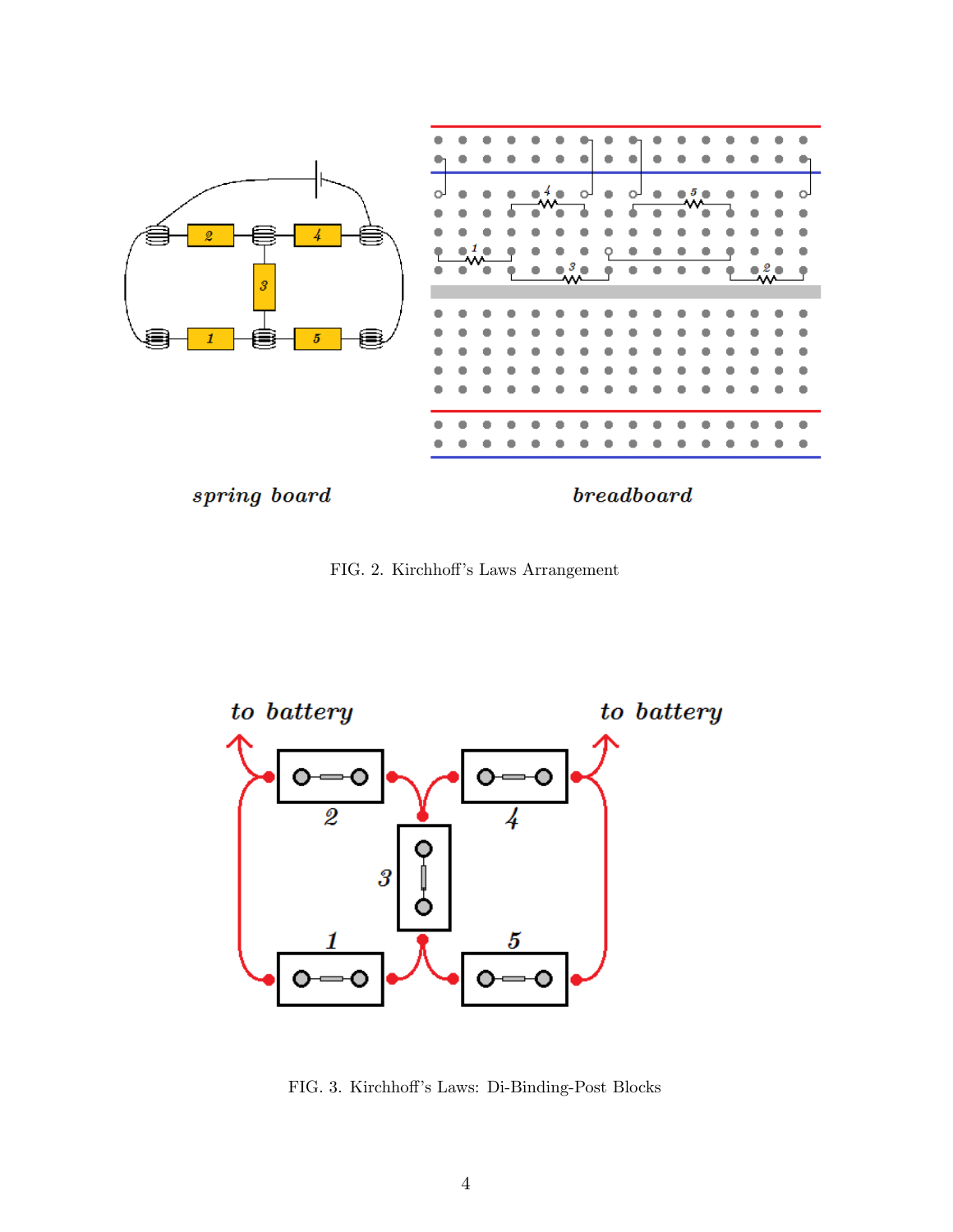# E. Measurements

| $\mathcal{E}[Volt]$ |             |       |  |  |
|---------------------|-------------|-------|--|--|
| segment             | $R[\Omega]$ | I[mA] |  |  |
|                     |             |       |  |  |
| $\overline{2}$      |             |       |  |  |
| 3                   |             |       |  |  |
|                     |             |       |  |  |
| 5                   |             |       |  |  |

| measured resistance of the arrangement, $R_{\text{Ohmmeter}} [\Omega]$ |  |  |
|------------------------------------------------------------------------|--|--|
|------------------------------------------------------------------------|--|--|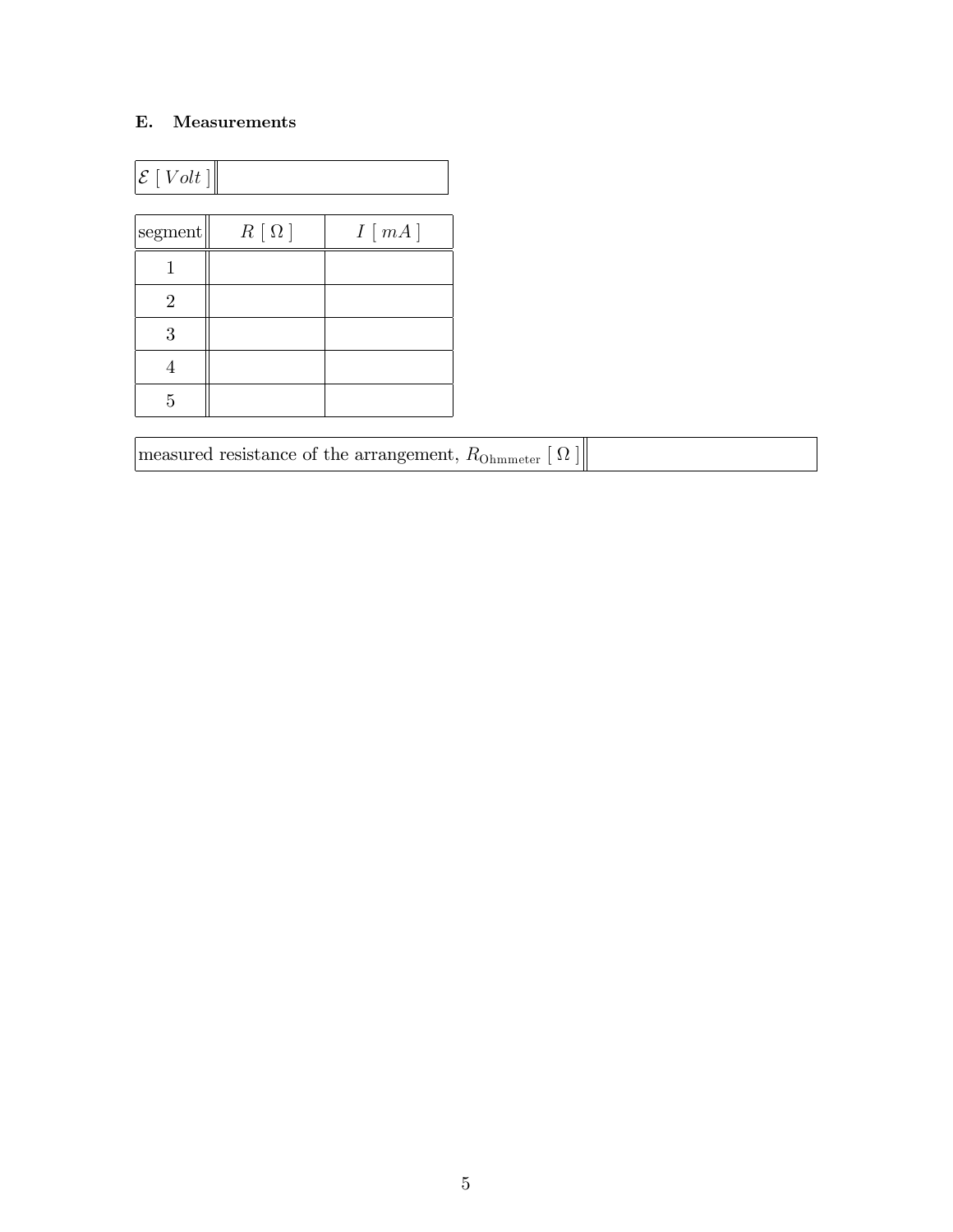## F. Instructions

1. Calculate the current drawn from the emf using the measured currents

$$
I = \frac{1}{2} (I_1 + I_2 + I_4 + I_5)
$$

2. Calculate the resistance of the arrangement using

$$
R_{\text{calculated}} = \frac{\mathcal{E}}{I} \tag{3}
$$

- 3. Calculate the percent difference between the calculated value above and the measured value,  $R_{\text{Ohmmeter}}$ .
- 4. Using Kirchhoff's laws, the circuit used in this experiment can be analyzed and the following formulas derived for the currents  $I_2$  and  $I_4$

$$
I_2 = [R_1 R_3 + R_1 R_4 + R_1 R_5 + R_3 R_5] J \tag{4}
$$

$$
I_4 = [R_1 R_3 + R_1 R_5 + R_2 R_5 + R_3 R_5] J \tag{5}
$$

where

$$
J = \frac{\mathcal{E}}{R_1 R_2 R_3 + R_1 R_2 R_4 + R_1 R_2 R_5 + R_1 R_3 R_4 + R_1 R_4 R_5 + R_2 R_3 R_5 + R_2 R_4 R_5 + R_3 R_4 R_5}
$$
(6)

- 5. Use the junction rule at junction  $d$  to determine  $I_3$ .
- 6. Use the loop rule on the loop abd to determine  $I_1$ .
- 7. Use the junction rule at junction  $b$  to determine  $I_5$ .
- 8. Using Kirchhoff's laws, the circuit used in this experiment can be analyzed and the following formula derived for the equivalent resistance of this arrangement

$$
R_{\text{Kirchhoff}} = \frac{R_1 R_2 R_3 + R_1 R_2 R_4 + R_1 R_2 R_5 + R_1 R_3 R_4 + R_1 R_4 R_5 + R_2 R_3 R_5 + R_2 R_4 R_5 + R_3 R_4 R_5}{R_1 R_3 + R_1 R_4 + R_1 R_5 + R_2 R_3 + R_2 R_4 + R_2 R_5 + R_3 R_4 + R_3 R_5}
$$

Use this equation to calculate the equivalent resistance theoretically.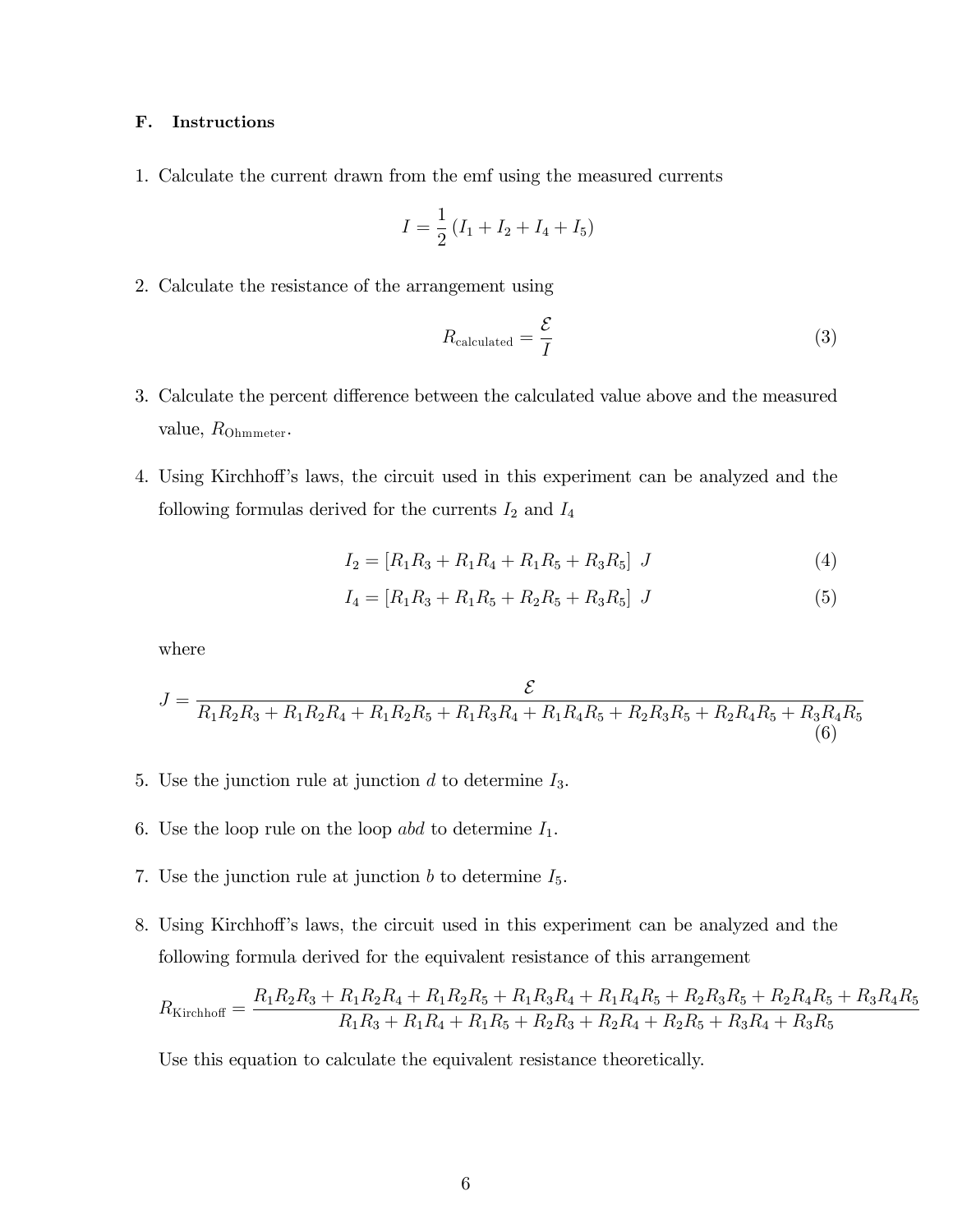# G. Calculations

| $I = (I_1 + I_2 + I_4 + I_5)/2$ [ <i>mA</i> ]               |  |
|-------------------------------------------------------------|--|
| $R_{\rm calculated} \mid \Omega \mid$                       |  |
| $\%$ -Diff ( $R_{\text{Ohmmeter}}, R_{\text{calculated}}$ ) |  |
| $I_2 \mid mA \mid$                                          |  |
| $I_4 \mid mA \mid$                                          |  |
| $I_3 \mid mA \mid$                                          |  |
| $I_1 \mid mA \mid$                                          |  |
| $I_5 \mid mA \mid$                                          |  |
| $R_{\text{Kirchoff}} \mid \Omega \mid$                      |  |
| $\%$ -Diff $(R_{\text{Ohmmeter}}, R_{\text{Kirchhoff}})$    |  |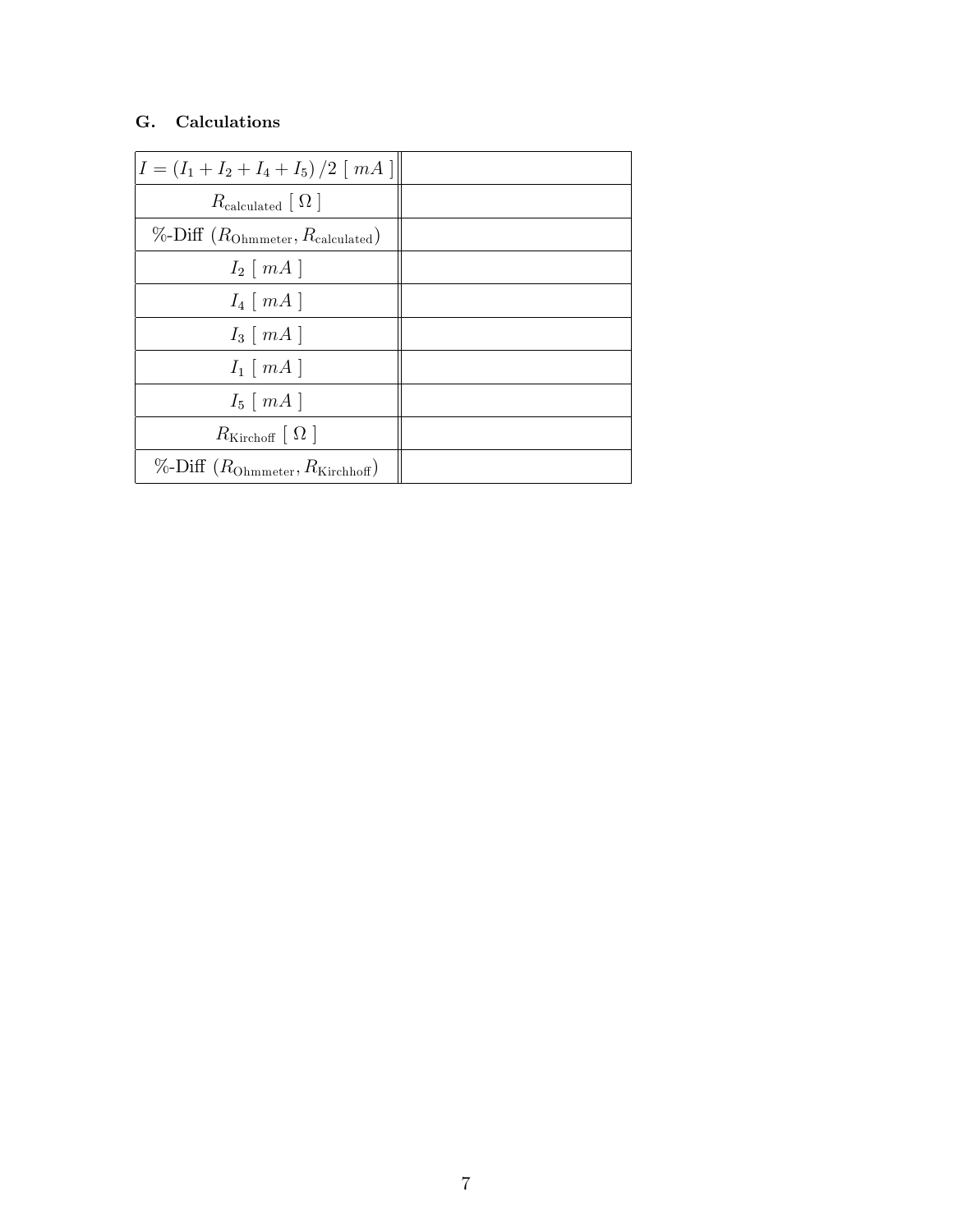### II. APPENDIX I

#### A. Multimeters

Multimeters are versatile electronic devices that can be used to measure properties such as voltage, current, and resistance. Multimeters typically employ two leads, one of which is always plugged into a socket labelled COM for common. The second lead is plugged into the socket appropriate to the function desired and usually labelled V (Volts) for voltage, mA,  $\mu$ A, or 10A (Amps) for current (depending on the expected range), and  $\Omega$  (Ohms) for resistance. There is also a dial that turns the multimeter on and must be turned to the appropriate setting. There is a toggle key that will switch from DC to AC mode and a toggle key that can switch the numerical range of measurements.

#### B. Voltmeters

Voltmeters are nonintrusive to a circuit. The leads are used to probe the voltage between two points in the circuit. When using a voltmeter to measure the voltage across a circuit element, attach the leads (alligator clips) to both ends of the element under consideration.

#### C. Ammeters

Ammeters, unlike voltmeters, are intrusive to a circuit in that they must be inserted into the circuit segment whose current is to be measured. The circuit segment must therefore be broken and the ammeter placed in series with the other segment elements.

When using the ammeter with the circuit spring board, lift one end of the resistor from the spring it is attached to and bridge the gap with the ammeter leads, *i.e.*, attach one lead to the spring and the other lead to the free end of the resistor.

When using the ammeter with the circuit breadboard, lift the end of the jumper wire depicted in the figures (e.g., those in Experiments 2.02-2.04) by an open circle. Attach one lead to the free end of the jumper wire and the other lead to the exposed wire of the resistor on the same terminal strip (column in the figures).

The circuit should remain open until the ammeter is inserted. Once properly inserted, the ammeter is turned on. The circuit is then closed, and the current measurement taken.